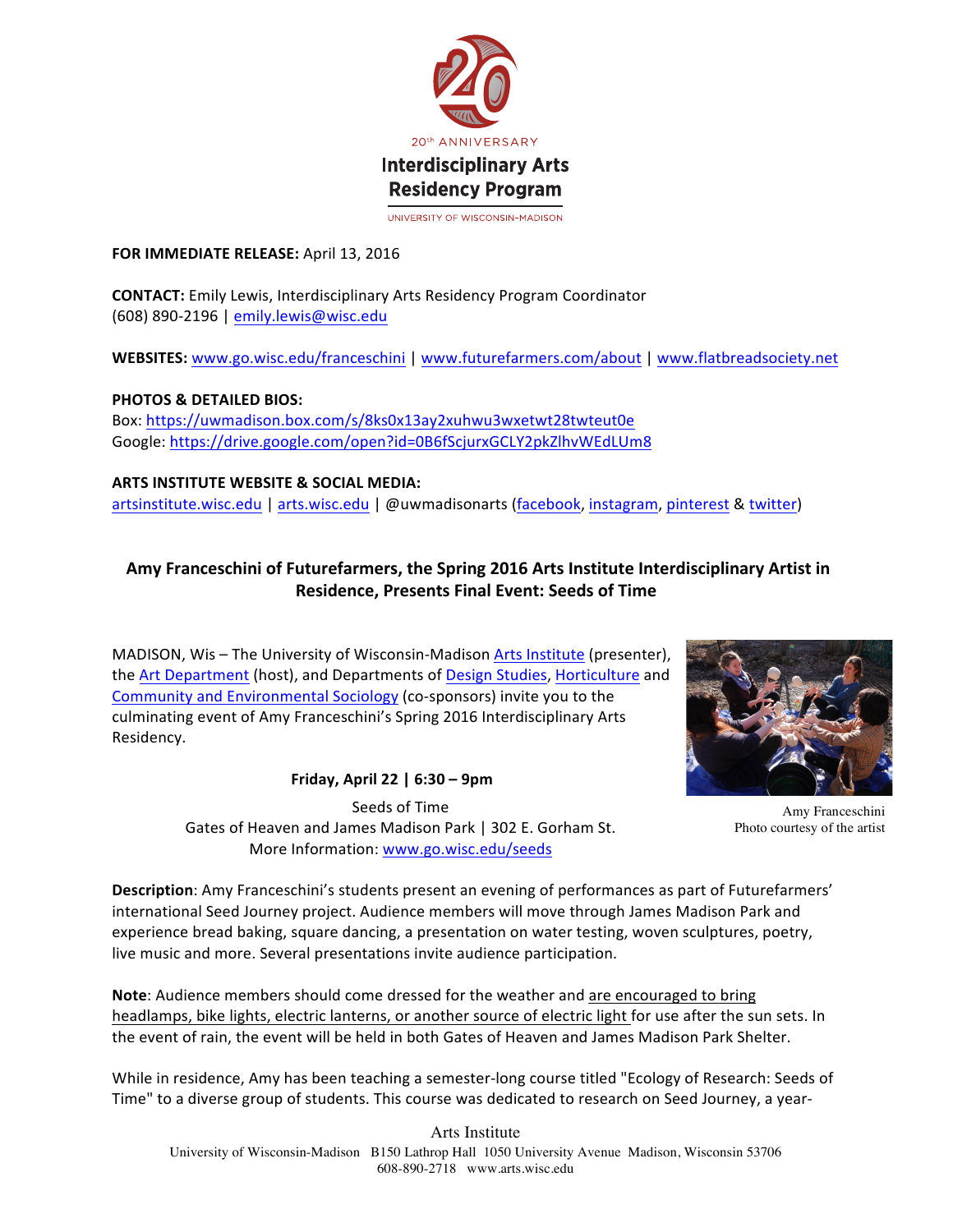

long seafaring journey that Franceschini and her collaborative Futurefarmers will embark upon this fall. Seeds of Time at the Gates of Heaven provides a window into the range of topics explored during this semester long course. Students worked individually and collaboratively to create an arc of experiences that express their personal research as it relates to Seed Journey.

#### **Seed Journey**

Seed Journey is a seafaring voyage connected to a public art project in the former port of Bjørvika in Oslo, Norway. Seed Journey moves people, ideas and seeds upon an 1895, Colin Archer rescue sailboat from Oslo to Istanbul. Between September 2016 and November 2017, an international crew and a selection of ancient grains will return to their "center of origin".

This voyage—its crew and cargo—are agents that link the commons as they relate to local networks and a more global complex of seed savers and stewards of the land, air and water. A rotating crew of artists, anthropologists, biologists, bakers, activists, sailors and farmers will perform research and share their findings at host institutions along the route. A diversity of settings, from small harbors to large ports, from barns to museums (contemporary, natural history and maritime) to social centers will avail a crosssection of audiences.

At ports of arrival, the boat will become a site for public programming and Seed Journey content will extend into the host institutions galleries. The crew will enact their research at each port and extend the evolving conversation with local actors.

Seed Journey is a form of questioning that combines the poetic, political and practical. The idea of the journey can be seen as a framing device that allows for a new reading of time, space, the everyday and memory. The project will stop in various cities in Europe and the Middle East to exchange ideas and grains with other members of the food commons movement—including artists and scientists.

# **Detailed Information**

### **Spring 2016 Residency Sponsors**

Amy Franceschini's residency is presented by the UW-Madison Arts Institute and hosted by the Art Department. Assistant Professor Meg Mitchell, Art Department, is the lead faculty of this residency. Cosponsors include the Departments of Design Studies, Horticulture and Community and Environmental Sociology. Media support for the residency is provided by *The Cap Times.* 

"Flatbread Society" and "Seed Journey" partners include Slow Space/Bjørvika Utvikling, Henie-Onstad Art Centre and Museum Aan de Stroom (MAS). "Flatbread Society" is part of the Slow Space public art program, a curatorial vision conceived by Claire Doherty and commissioned and produced by Bjørvika Utvikling in collaboration with the artists.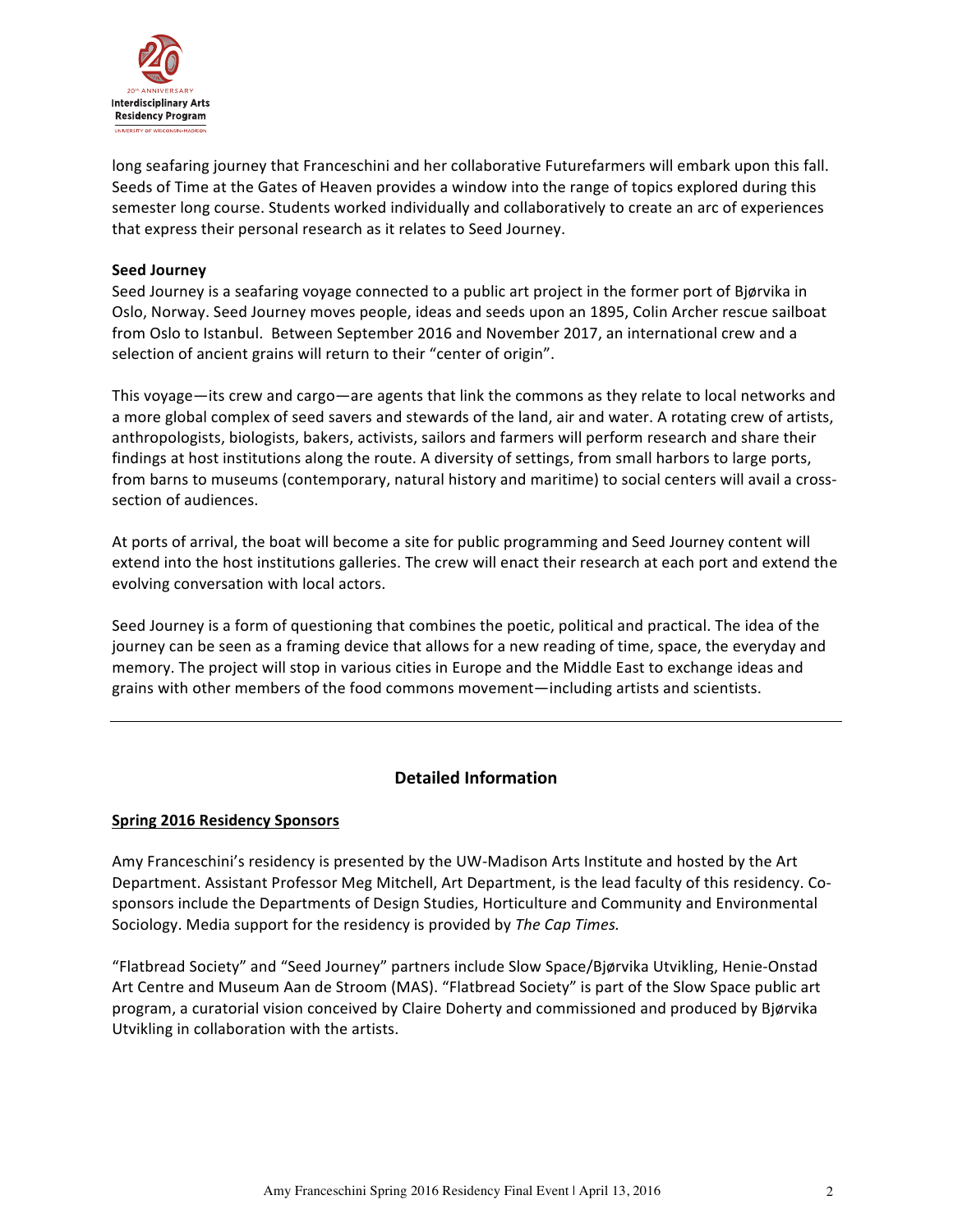

## **Amy Franceschini Biography & Futurefarmers Overview | www.futurefarmers.com/about**

Amy Franceschini is a social artist and designer who facilitates encounters and encourages exchanges and tactile inquiry through temporary and permanent public art. An overarching theme in her work is a perceived conflict between nature and culture and the contradictions inherent in this divide. Her projects challenge systems of exchange and the tools we use to hunt and gather. They allow an audience to not only imagine but also participate in and initiate change in the places we live.

Franceschini received her BFA from San Francisco State University in photography and her MFA from Stanford University. She has taught in the visual arts graduate programs at California College of the Arts in San Francisco and Stanford University. She is the recipient of the Artadia, Cultural Innovation, Eureka Fellowship, Creative Capital, Guggenheim Fellowship and SFMOMA SECA Awards.

In 1995, Franceschini founded Futurefarmers, an international collective of artists, activists, researchers, farmers, scientists and architects working together to propose alternatives to the social, political and environmental organization of space. Their design studio serves as a platform to support art projects, an artist in residence program (to date: over 30 artists from over 10 countries) and their research interests. Futurefarmers uses various media to deconstruct systems of food, public transportation and education and to visualize and understand their intrinsic logics. They have created temporary schools, books, bus tours and large-scale exhibitions internationally.

Futurefarmers' work has been exhibited at The Museum of Modern Art, Solomon R. Guggenheim Museum, New York Hall of Science and the Whitney Museum of American Art (all in New York City) along with the Walker Art Center in Minneapolis and the MAXXI (Museo nazionale delle arti del XXI secolo) in Rome. In September 2015, Franceschini and Futurefarmers were announced as finalists for the prestigious Artes Mundi 7.

### *FLATBREAD SOCIETY |* www.flatbreadsociety.net

Futurefarmers' "Flatbread Society" is a permanent public art project created on a waterfront development in Oslo, Norway. Formed in 2012, "Flatbread Society" has resulted in the formation of an urban gardening community called Herligheten, a Declaration of Land Use and a permanent grainfield and bakehouse. The group's dynamic activation of the site through public programs, a bake house and a cultivated grain field has attracted the imagination of farmers, bakers, oven builders, artists, activists, soil scientists and city officials. "Flatbread Society" has grown beyond Oslo into a network of projects and people that use grain as a starting point to examine food production, knowledge sharing, cultural development and sociopolitical formation. The political formation control of the proposed of the Proposed "Seed Journey" route



Image courtesy of Futurefarmers